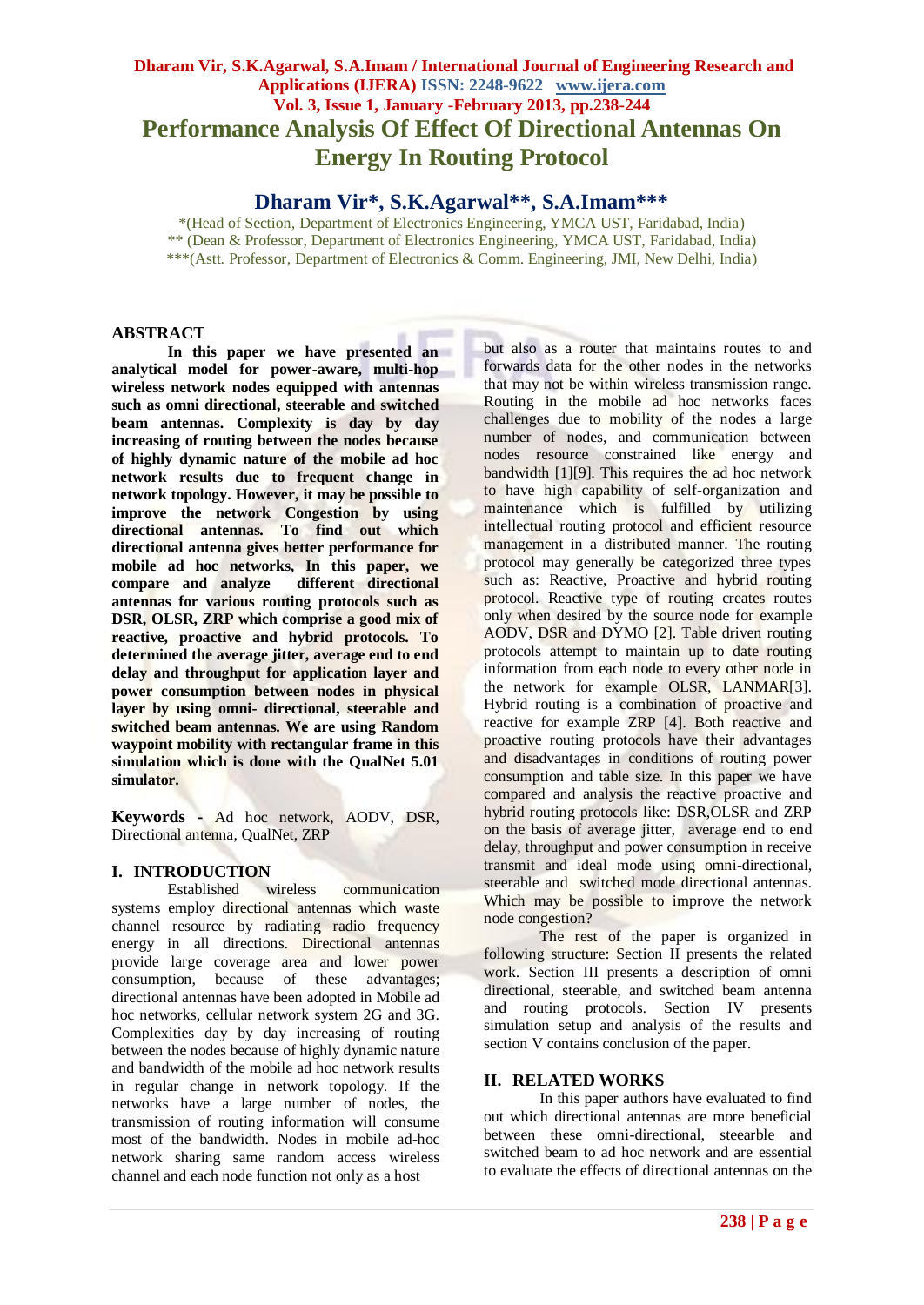performance of various routing protocols DSR, OLSR and ZRP. In this paper we evaluated the performance of DSR, OLSR and ZRP using different directional antenna and all parameters selected by simulator [7]. In the ad hoc wireless networks, battery power is a very critical resource in sensor networks. One such aspect nodes are operated normally power is provided by batteries. Therefore energy conserving has become a very important goal, for energy conservation different algorithms have been proposed to realize power efficiency during the routing process. Directional antennas have been used to reduce transmission power as well as to decrease obstruction in the networks. Author design an energy model for the use of different directional antenna based scenario in QualNet to find out energy consumption on each node when data is transmit or receive.

This paper can be concluded from the following four aspects:

 Author presents the summary of directional antennas (omni-directional, steerable and switched beam) technology starting from very essential elements and gives a general overview of operating principle [15].

We present the current ad hoc MAC protocols (IEEE 802.11 family protocols) and three categories of ad hoc routing protocols (reactive, proactive and hybrid routing protocols) in detail. We present one popular routing protocols for each category and ignored others. The three routing protocols are dynamic source routing (DSR), Optimized Link State Routing (OLSR) and Zone Routing Protocol (ZRP) [14].

We perform the result in the application and physical layer when utilizing directional antennas and reviews several proposed average jitter, average end to end delay, total packet receive, and throughput for a comparison of these proposals from technical point of views.

We investigate the improvement in ad hoc routing and network performance with directional antennas in power consumption mode routing protocols compared with omni-directional antenna, steerable and switched beam antenna for static and mobility scenarios through case study which is done with the QualNet simulator<sup>[15]</sup>.

 The Random way point mobility model metric and node pause time in this paper covers the classes of routing protocols like proactive, reactive and hybrid, which provides valuable direction for the performance of all routing protocols under various network conditions.

# **III. OVERVIEW OF ANTENNAS**

There are two main types of directional antenna: mechanically switched and phased array. Even as both have the desired directional attributes. In our simulation we are taking number of directional antennas as follows.

# **A. Omni-directional Antenna**

An omni-directional antenna [9] scheme may provide more connecting links than a directional antenna scheme if nodes in a network are located within each other's transmission range. However, closely located nodes are very likely to face co-channel interference during simultaneous transmission. The number of collisions and packet drops increases and hence the network performance degrades. A directional antenna scheme may provide fewer links in a network. Fewer links may seem to cause poor routing performance, but we believe that using directional antenna schemes can outperform omni-directional antenna schemes. Our simulation results support this [11][15]. Omnidirectional antennas radiate energy in all directions for a given transmission power. The range using omni-directional antennas is lower than when using directional antennas. Ad-hoc routing algorithms with omni-directional antennas and fixed transmission power have an upper bound to the number of intermediate hops between a pair of source and destination. Directional antennas may resolve this problem using the same amount of transmission energy. They can focus beams at narrow angles. This can decrease channel interference of other nodes falling beyond the transmission angle, increase the transmission range and contribute to bridging voids in a network. Gain of a directional antenna over its omni-directional counterpart depends on how narrow the primary beam (lobe) is. Interference by secondary lobes can reduce the effective transmission range of the primary lobe [11].

#### **B. Steerable Antenna**

Steerable Antenna is directional antennas and has the ability to direct the beam in a particular direction. In Steerable antenna whose major lobe can be readily shifted in direction. The beam cannot be focused to the specific angle of the receiver [9][15]. Steerable antenna has a capability to do above mentioned task. Even steerable antennas are complete setup up of a number of antenna elements. Steerable antenna system have a logic combines the antenna elements in such a way that the beam is directed towards any given angle. These antennas are also capable to minimize the obstruction from the unwanted nodes. By mixing the antenna elements in such a way that main lobe, side lobes and tail lobe is not intended towards the interferer, then antenna reduces the interference.

#### **C. Switched beam Antenna**

In switched beam antennas [15], space is divided into a fixed number of equally divided sectors. Each antenna element transmits a beam such that covers one sector. The switched beam antenna is the simplest smart directional antenna. The antenna that explores a number of fixed beams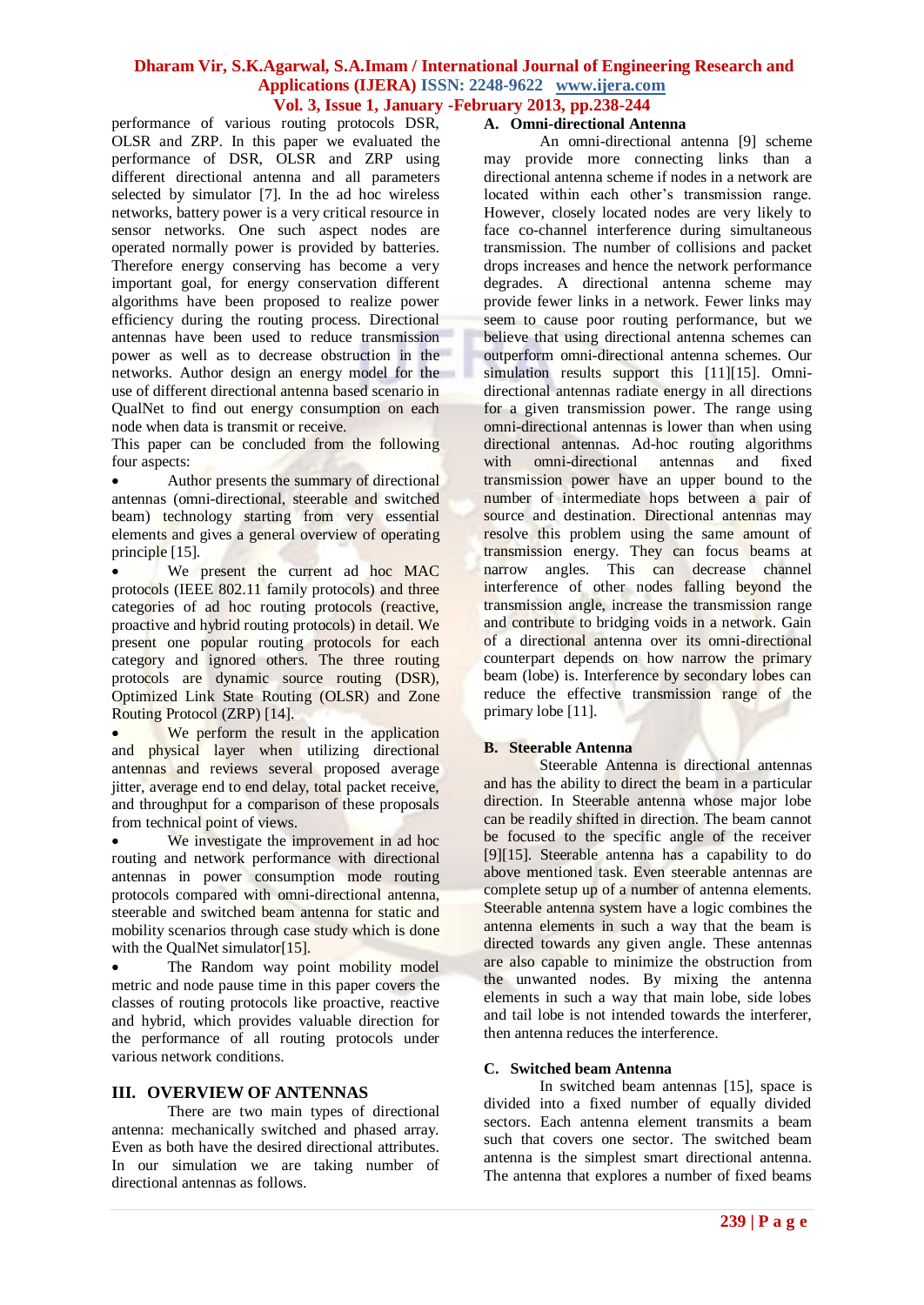in prearranged directions at the antenna site. Switched beam antenna base station selects the beam that supports the maximum Signal to Interference and Noise Ratio (SINR) [13]. As the mobile terminal moves, base station would switch among several beams that provide the best performance according to changing propagation conditions. Switched beam antenna could attain an array gain of K due to K beams and a range gain. The switched beam antenna construct a group of overlapped fixed directional beams together result in omni-directional coverage. The opinion of switching function is to select among separate antenna elements in receiving mode or predefined range beams in transmission mode. The main disadvantage of the switched beam antenna is the permanent nature of the beams. These beams cannot be focused to the specific angle of the receiver. Switched Beam Antennas are simpler and cheaper than steerable antennas.

# **IV. MANET ROUTING PROTOCOLS**

Routing means to select a path. Routing in MANET means to select a right and suitable path from source to destination. Routing protocols [5] in MANETs are classified into three different categories according to their functionality.

- 1. Reactive (On-demand) protocols (DSR)
- 2. Proactive (Table driven) protocols (OLSR)

3. Hybrid protocols (ZRP)

#### **A. Dynamic Source Routing (DSR) Protocol**

Dynamic Source Routing (DSR) [10] is a reactive protocol and as well known as on demand i.e. it doesn't use interrupted advertisements. It computes the routes when required and then maintains them. Dynamic Source routing is a routing method in which the sender of a packet determines the complete string of nodes through which the packet has to pass. There are two major stages in working of DSR: Route Discovery and Route Maintenance. A host initiating a route discovery broadcasts a route request packet which may be received by those hosts within wireless transmission range of it. The route request packet identifies the host, referred to as the target of the route discovery, for which the route is requested. If the route discovery is successful the initiating host receives a route reply packet listing a sequence of network hops through which it may reach the target. While a host is using any source route, it monitors the continued correct operation of that route. This monitoring of the correct operation of a route in use is called route maintenance. When route maintenance detects a problem with a route in use, route discovery may be used again to discover a new, correct route to the destination. DSR [10] uses no periodic routing advertisement messages, thereby reducing network bandwidth overhead, particularly during periods when little or no significant host movement is taking place. DSR has a unique advantage by virtue of source routing.

# **B. Optimized Link State Routing (OLSR)**

Optimized Link State Routing (OLSR) is a proactive MANET routing protocol. OLSR reduces the number of retransmissions by providing best possible routes in terms of number of hops. For this purpose, the protocol uses Multipoint Relays to efficiently flood its control messages by declaring the links of neighbors. Only the Mid Point Relays of a node retransmit its broadcast messages, hence no extra control interchange is generated in response to link failures [12]. OLSR is particularly suitable for huge and dense networks. The path from source to destination consists of a sequence of hops through the Mid Point Relays. In OLSR, a HELLO message is broadcasted to all of its neighbors containing information about its neighbors and their link status and received by the nodes which are one hop away but they are not passed on to further nodes. OLSR is designed to work in a completely different manner and does not need to transmission of control messages. Control messages contain a string number which is incremented for each message. Thus the receiver of a control message can easily identify which information is needed and up-to-date - even if the received messages are not in order.

# **C. Zone Routing Protocol (ZRP)**

ZRP [12][14] is a hybrid routing protocols which combines the best properties of both proactive and reactive and takes improvement of proactive routing uses excess bandwidth to maintain routing information, while reactive routing involves long route request delays. Therefore, ZRP reduces the proactive scope to a zone centered on each node. In a limited zone, the amount of routing information never used is minimized. In ZRP each node is assumed to maintain routing information only for those nodes that are within its routing zone. Because the updates are only propagated locally, the amount of update traffic required to maintain a routing zone does not depend on the total number of network nodes of both ON-demand and table driven routing protocol .

#### **V. SIMULATION SETUP A. QuaiNet 5.01:**

The simulator used in this paper is QualNet 5.0.1, [16] which is developed by Scalable Network Technologies. The simulation is running based on discrete event scheduler. So as to means the simulation is not performed in a constant time flow, but at specific points of time when events occur. QualNet is a predictive high-fidelity modeling tool for wired and wireless networks of tens of thousands of nodes. It employ of computational resources of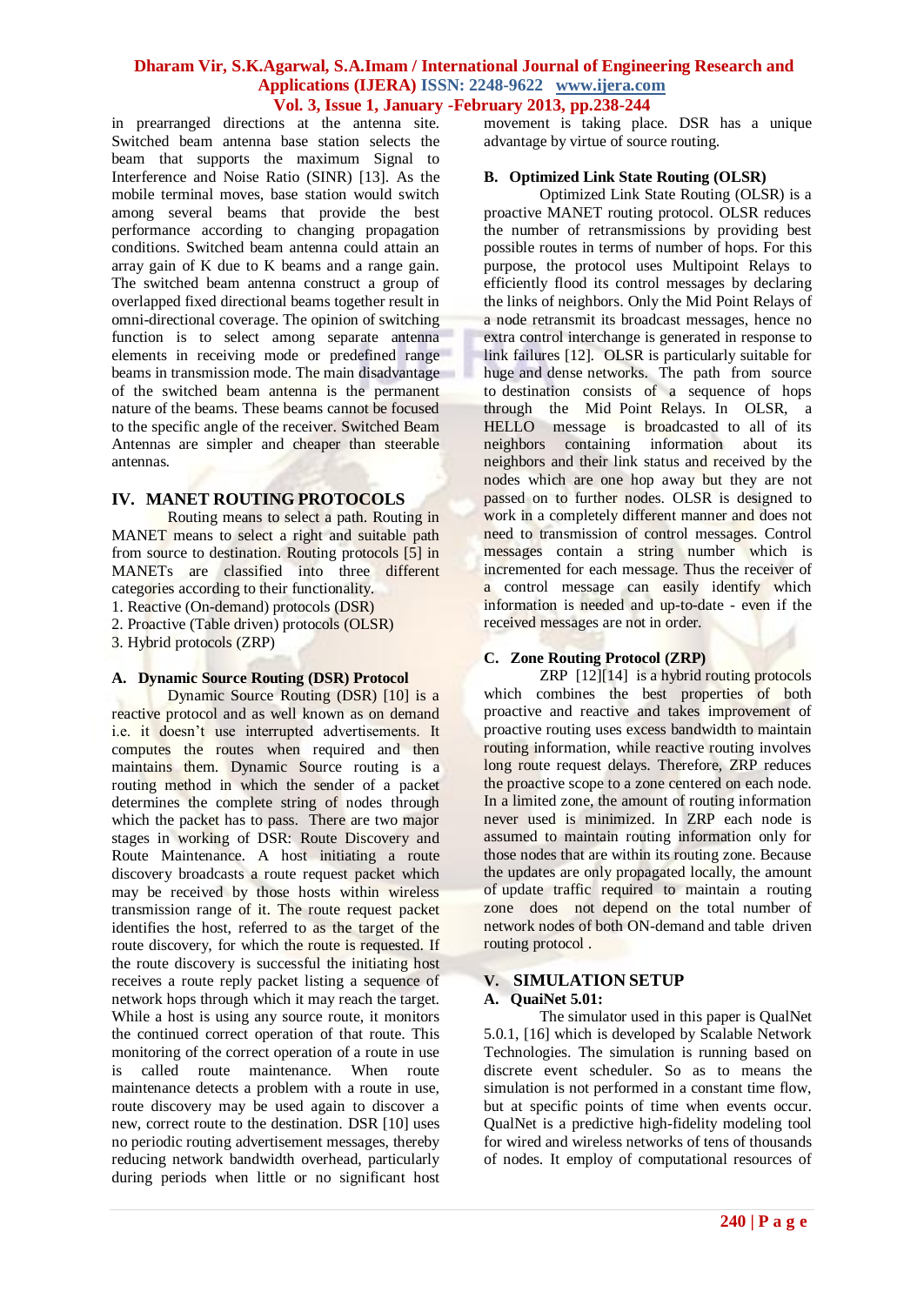mobility models in large-scale networks with heavy traffic load for reasonable simulation times.

#### **B. QualNet implemented models:**

QualNet is implemented using a TCP/IP network model which is similar to layered architecture as shown in Fig. 2. The application layer takes place of traffic generation and application level routing. Numerous traffic generator models and application level routing protocols have been implemented in QualNet. Different Traffic generators supported inc1ude HTTP, MCBR, CBR, FTP, VoIP, TELNET, VBR etc. FTP (File Transfer Protocol) is often used to simulate transferring files between server and client, CBR (Constant Bit Rate) is often used to simulate fixed-rate uncompressed multimedia traffic. The (VoIP) Voice over Internet Protocol is used to simulate the routing of voice conversations over the internet or through any other IP based network. In PHY layer, QualNet supports three propagation models pathloss,free space, two ray and irregular terrain. It offers two fading models: Ricean and Rayleigh model. QualNet provides three antenna models: omni-directional, switched-beam and steerable antenna [16].

#### **C. Simulation Methodology**

In this paper simulation is performed by increasing the no. of node 10 to 100 linearly with in the simulation area 1500x1500. The nodes are deployed randomly in the specified area and node follows the random way point mobility model. These source nodes transmit 1000 byte data packets per second at a constant bit rate (CBR) across the established route for the entire simulation time 30 second.

#### **D. Snapshot**



Fig. 1 snapshot of simulation scenario representing route discovery mechanism of 100 nodes for dsr routing.

Fig. 2 QualNet Implemented protocols



Table 1 Parameters we consider for Simulation Setup Wireless

| <b>Parameter</b>                                       | <b>Value</b>                   |
|--------------------------------------------------------|--------------------------------|
| Simulator                                              | <b>QUALNET 5.01</b>            |
| <b>Routing Protocols</b>                               | OLSR, DSR, ZRP                 |
| Mac Type                                               | <b>IEEE 802.11</b>             |
| Number of Nodes                                        | 100                            |
| Transmission range                                     | 600m                           |
| <b>Simulation Time</b>                                 | 30s                            |
| <b>Simulation Area</b>                                 | 1500 X 1500                    |
| <b>Mobility Model</b>                                  | Waypoint<br>Random<br>Mobility |
| <b>Energy Model</b>                                    | Mica-Motes                     |
| <b>Traffic Type</b>                                    | <b>Constant-Bit Rate</b>       |
| Node Placement Model                                   | Random                         |
| <b>Battery Model</b>                                   | <b>Linear Model</b>            |
| <b>Full Battery Capacity</b>                           | 1000 (mA,h)                    |
| Charge<br><b>Battery</b><br><b>Monitoring Interval</b> | 30 Sec.                        |
|                                                        | Omni direction                 |
| Antenna Models                                         | Steerable                      |
|                                                        | <b>Switched Mode</b>           |
| Total packet sent                                      | 24                             |
| Packet Size                                            | 12288 Bytes                    |
| Throughput                                             | 4274                           |
| <b>Channel Frequency</b>                               | 2.4 GHz                        |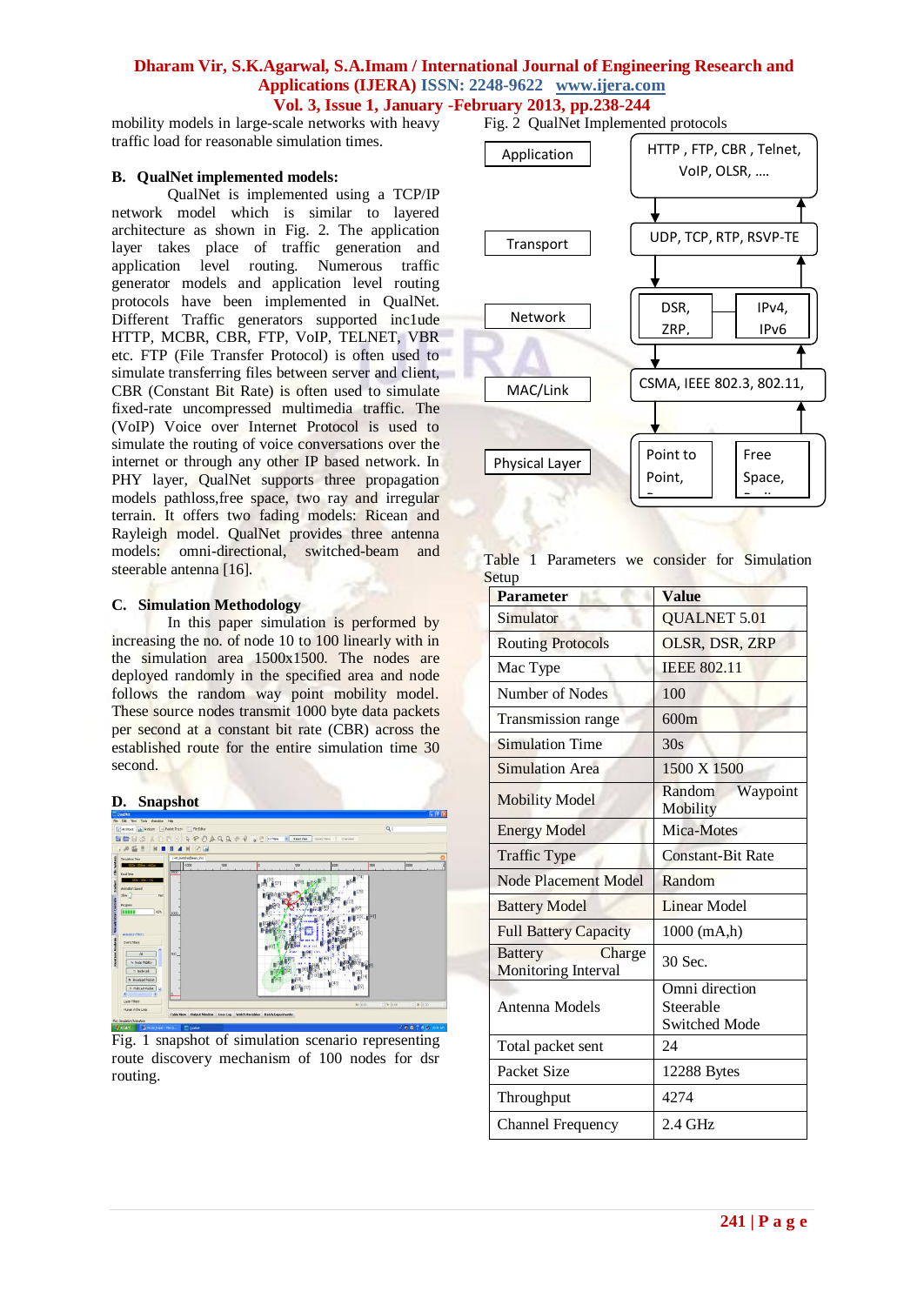

Fig. 3 snapshot of simulation scenario representing cbr between nodes 1 to node 40

# **VI. RESULTS AND DISCUSSION**

# **A. Impact on Average Jitter**

Average Jitter: It is the alteration in arrival time of the packets and caused due obstruction, topology changes. It is measured in second.



Fig. 4 average jitter for different routing protocols vs using directional antennas

Fig. 4 shows the impact of directional antennas on the Average Jitter taking routing protocol as parameter. Following assumption can be made:

The DSR presents highest values of Average Jitter for omni and switched beam antennas.

 The OLSR shows highest value of Average Jitter for steerable antenna.

 The ZRP presents least value of the average jitter for all three directional antennas.

# **B. Impact on Average End to End Delay**

End-to-End Delay: Delays due to buffering during the interface queues, route discovery process, and transfer the channel. It measured in second.





Fig. 5 shows the impact of directional antennas on the End to End Delay taking routing protocol as parameter. Following assumption can be made:

• The DSR presents highest values of End to End Delay for omni and steerable antennas.

The OLSR presents least value of End to End Delay for all three directional antennas.

# **C. Impact on Throughput**

Throughput: Average rate of successful data packets received at destination is called throughput. It is genuine output and precise in bps (bit/s)



Fig. 6 throughput for different routing protocols vs using directional antennas

Fig. 6 shows the impact of directional antennas on the Throughput taking routing protocol as parameter. Following statement can be made:

 The DSR presents highest values of Throughput for switched beam antenna.

• The OLSR shows highest value of Throughput for omni-directional antenna.

 The ZRP presents least value of the average jitter for all three directional antennas.

# **D. Impact on Energy consumed in Transmit Mode:**

The mobility, scalability, efficiency, lifetime, effective sampling frequency and response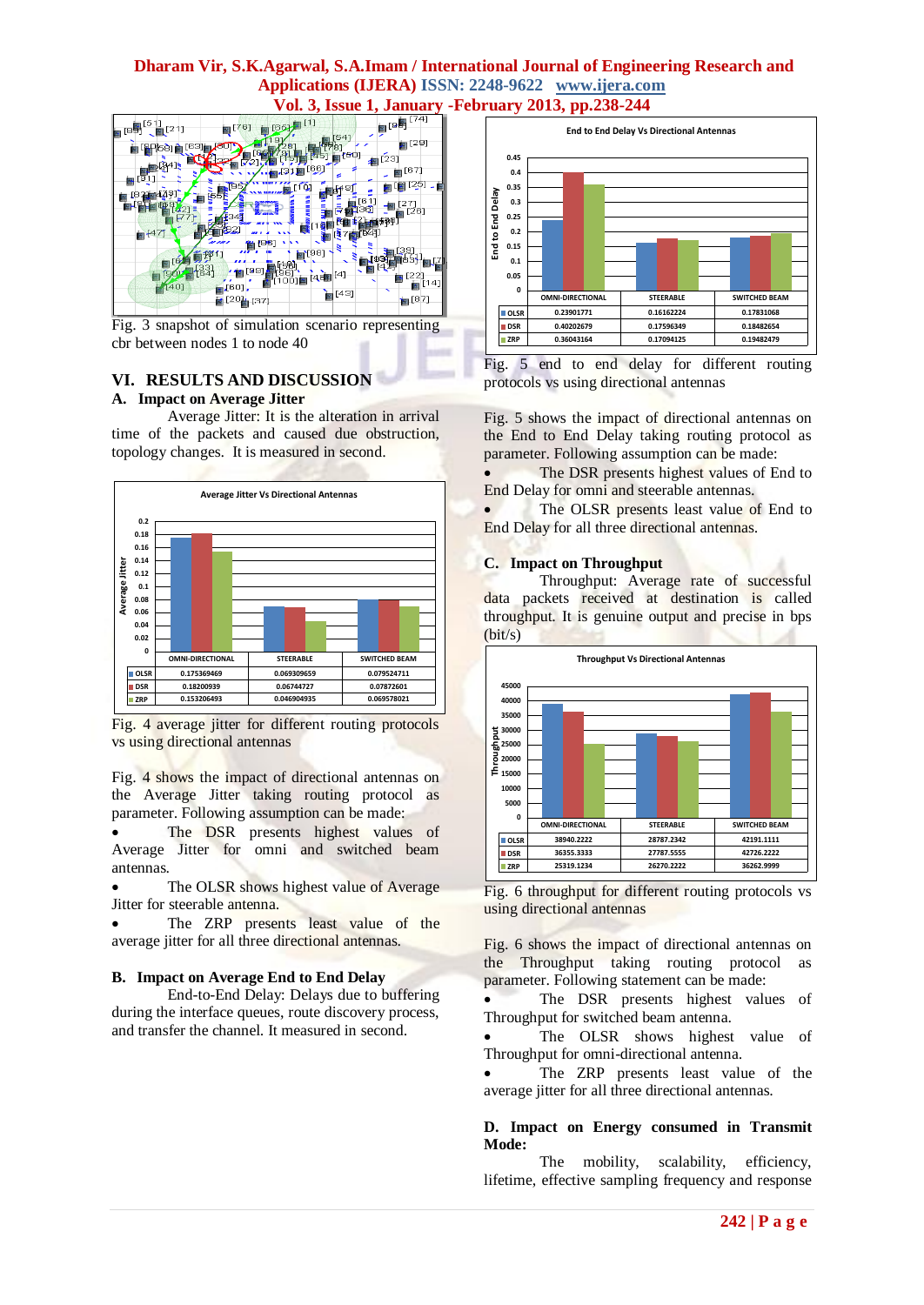time of nodes, all these parameters of the MANET depend upon the power. In case of power failure the network goes down break therefore energy is required for maintaining the individual health of the nodes in the network, during receiving the packets and transmitting the data as well.



Fig. 7 energy consumed in transmit mode for different routing protocols using directional antennas

Fig. 7 shows the impact of directional antennas on the Energy Consumed in Transmit Mode taking<br>routing protocol as parameter. Following routing protocol as parameter. Following interference can be made:

 The ZRP presents highest energy consumed in all directional antennas.

 The DSR consumes moderate energy for all three directional antennas.

 The OLSR consumes least energy in omni directional antenna.

**E. Impact on Energy consumed in Transmit Mode:**



Fig. 8 energy consumed in received mode for different routing protocols using directional antennas

Fig. 8 shows the impact of directional antennas on the Energy Consumed in Received Mode taking routing protocol as parameter. Following interference can be made:

The ZRP presents highest energy

consumed in received mode in all directional antennas.

 The DSR consumes moderate energy for all three directional antennas.

• The OLSR consumes least energy in switched beam directional antenna.

#### **F. Impact on Energy consumed in Ideal Mode:**

Fig. 9 shows the impact of directional antennas on the Energy Consumed in Ideal Mode taking routing protocol as parameter. Following interference can be made:

• The ZRP presents highest energy consumed in Ideal mode in all directional antennas.

• The DSR consumes moderate energy for all three directional antennas.

 The OLSR consumes least energy in all directional antennas.





#### **VII. CONCLUSION**

The use of directional antennas inside Mobile Ad-hoc network can extensively improve the performance of wireless networks. Less interference and higher data rates can be achieved due to narrow directional beams using these antennas. In this paper, we have simulated and analyzed the impact of directional antennas on reactive proactive and hybrid routing protocols (OLSR, DSR and ZRP) in mobile ad-hoc networks using omni, steerable and switched beam directional antennas. These routing protocols performed throughput, delay, jitter in application layer and energy consumption in physical layer of TCP/IP and simulation results of all protocols are shown above. All these parameters of the MANET depend upon the power. In case of power failure the network goes down break therefore energy is required for maintaining the individual health of the nodes in the network, during receiving the packets and transmitting the data. Our analysis shows that by using directional antennas, ad hoc networks may achieve better performance. However, scenarios